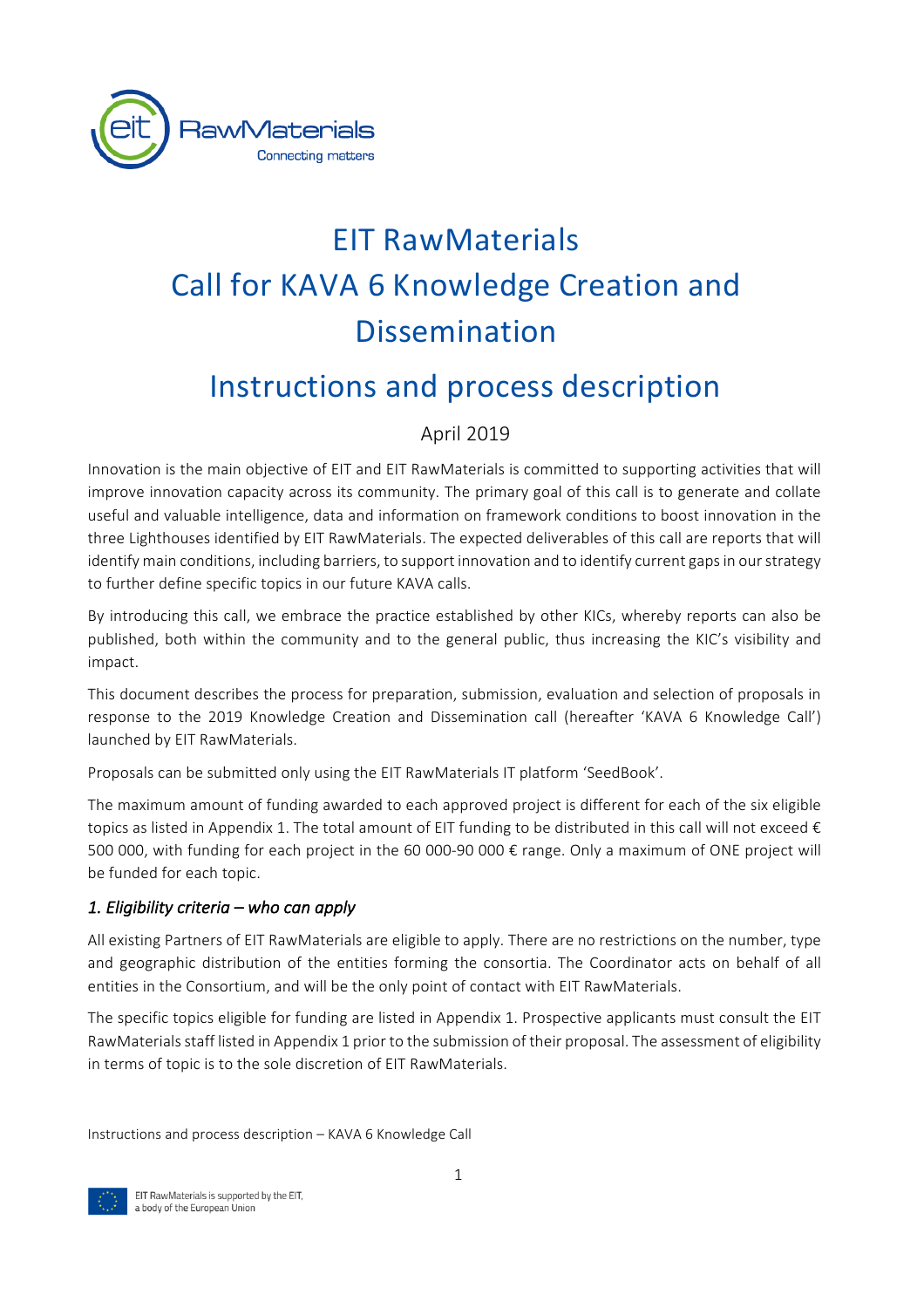

#### 2. General rules and quiding principles

As a general rule, this call is designed to generate information and intelligence that will assist EIT RawMaterials with the implementation of its Lighthouses. For information on the EIT RawMaterials Lighthouses, prospective applicants should consult the documents (also available from our website):

- 'Strategic Agenda 2018-22 of EIT RawMaterials' (FPA, Annex I);
- 'Lighthouse Appendix' that outlines the topics and criteria for application through the Lighthouse initiative.

#### 3. Specific rules on funding

Funding will be provided to cover the costs of activities necessary to generate the deliverables. Although it is expected that much of the funding will be used to cover personnel costs, other cost categories can be covered. As a general rule, cost eligibility, documentation and reporting is subject to the same guidelines and conditions applied by EIT and EIT RawMaterials in the 'standard' KAVA projects. These include provisions for the selection and appointment of sub-contractors. Prospective applicants are expected to familiarize themselves with these guidelines and conditions prior to applying. Within these rules, the decision to fund specific costs will be to the sole discretion of EIT RawMaterials.

Note that, unlike for the 'standard' KAVA projects:

- 1. There is no co-funding requirement.
- 2. There is no requirement to contribute KCAs (KIC Added Value Activities).
- 3. EIT RawMaterials intends to take an active role as project participant actively contributing to work packages and being assigned a part of the funding; details to be agreed with the winning consortium.
- 4. The Consortia must provide a list of their projects/activities related to the topic carried out during the last 6 years. For each project/activity, the list must include: title, name of coordinating institution and coordinator, duration, short description (300-500 words), funding institution.
- 5. The following cost categories do not apply:
	- a) Cost of large research infrastructure
	- b) Equipment and infrastructure depreciation
	- c) Prizes
	- d) Scholarships
	- e) Sub-granting ('Task Partners')
	- f) Unit costs EIT labelled Master programmes (AVSA)
	- g) Unit costs EIT labelled PhD programmes (AVSA)

#### **4.** Other conditions and information

1. Pre-financing from EIT RawMaterials will be distributed according to the same rules and with the same timeline applicable to BP2019 projects.

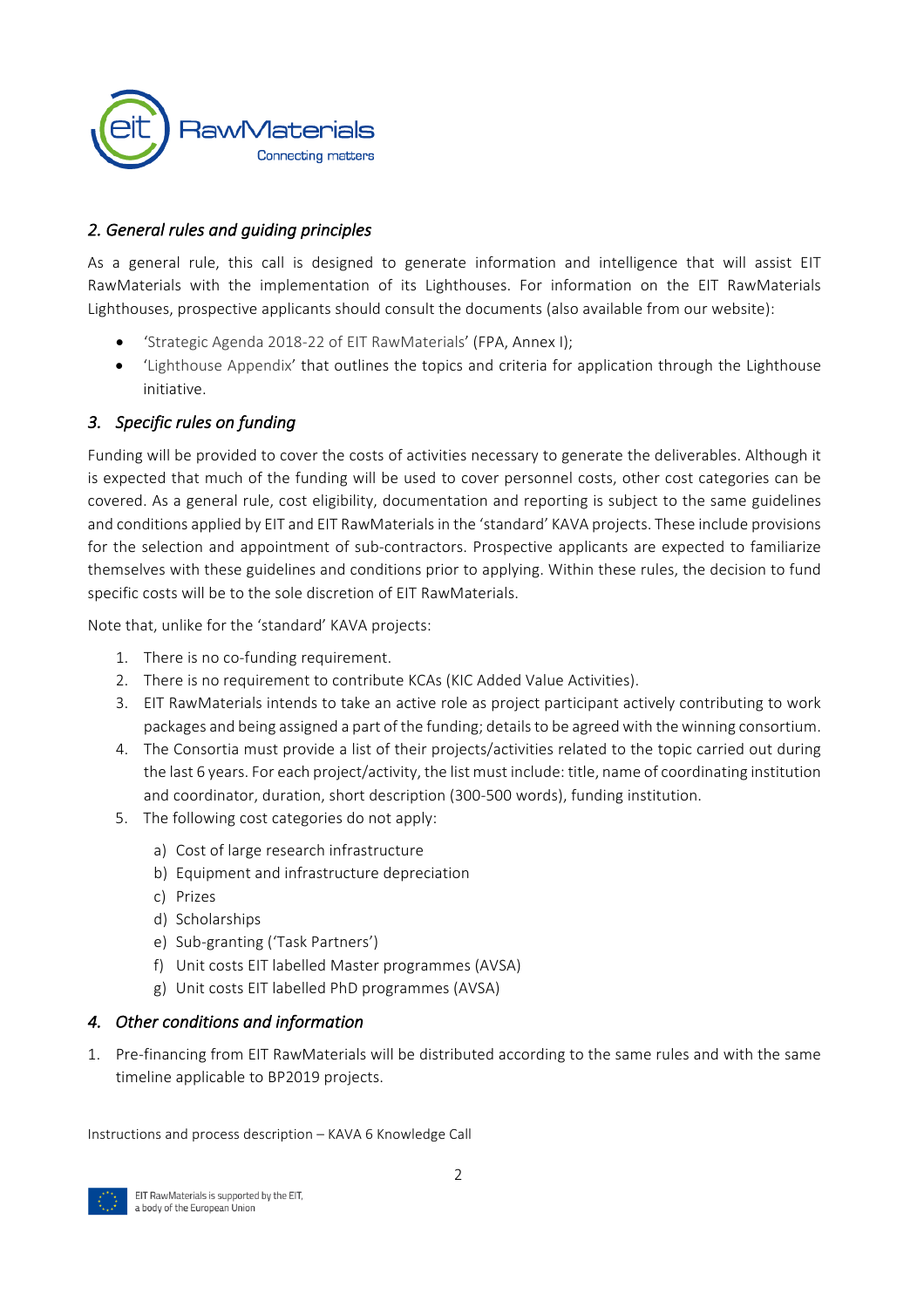

- 2. Project Agreements (PA) will be issued after the evaluation process has been completed.
- 3. All the funds awarded in this call must be fully expended by 31 December 2019.
- 4. All activities supported in this call must be fully completed by 31 December 2019.
- 5. Projects selected in this KAVA 6 Knowledge Call need to follow the regular EIT RawMaterials Business Plan reporting cycle and rules.
- 6. Each proposal must have at least four deliverables and one output. These must be described in detail in the proposal. The four deliverables are:
	- a) the final report, which will be used both internally (e.g., to define possible specific calls in the future) and externally to promote the KIC's activities and showcase its innovation capacity and achievements;
	- b) a PowerPoint presentation (maximum 10 slides) with the scope and main outcomes of the project;
	- c) a two-page project description for inclusion in the EIT RawMaterials website and for EIT reporting; and
	- d) data gathered and generated during the project in Excel format with corresponding graphics illustrating the main outcomes.
- 7. The proposal must include a kick-off meeting with EIT RawMaterials staff and follow-up meetings every two months organized by the PC and attended by the relevant SA.

#### *5. Selection criteria*

Proposals will be evaluated by EIT RawMaterials staff using the criteria listed below. Based on the evaluations and the overall available funding, the EIT RawMaterials Management Team (OMT) will rank the proposals and select the project portfolio. The total maximum score for a project is 15 (3 criteria, each with a maximum score of 5).

In addition to the eligibility criteria listed in Section 1 (note Appendix 1 for eligible topics), the following selection criteria will apply:

| Maximum | Description of criterion                                                            |
|---------|-------------------------------------------------------------------------------------|
| score   |                                                                                     |
| 5       | 1. Strategic importance for the KIC, including but not limited to:                  |
|         | • Overall rationale for the project's strategic importance to the KIC               |
|         | Economic importance of the targeted theme/market                                    |
|         | • Contribution to an EIT RawMaterials portfolio that is in line with its strategic  |
|         | objectives                                                                          |
| 5       | 2. Compliance with EIT RawMaterials feedback and budget allocation                  |
|         | Overall level of consultation with KIC staff during the preparation of the proposal |

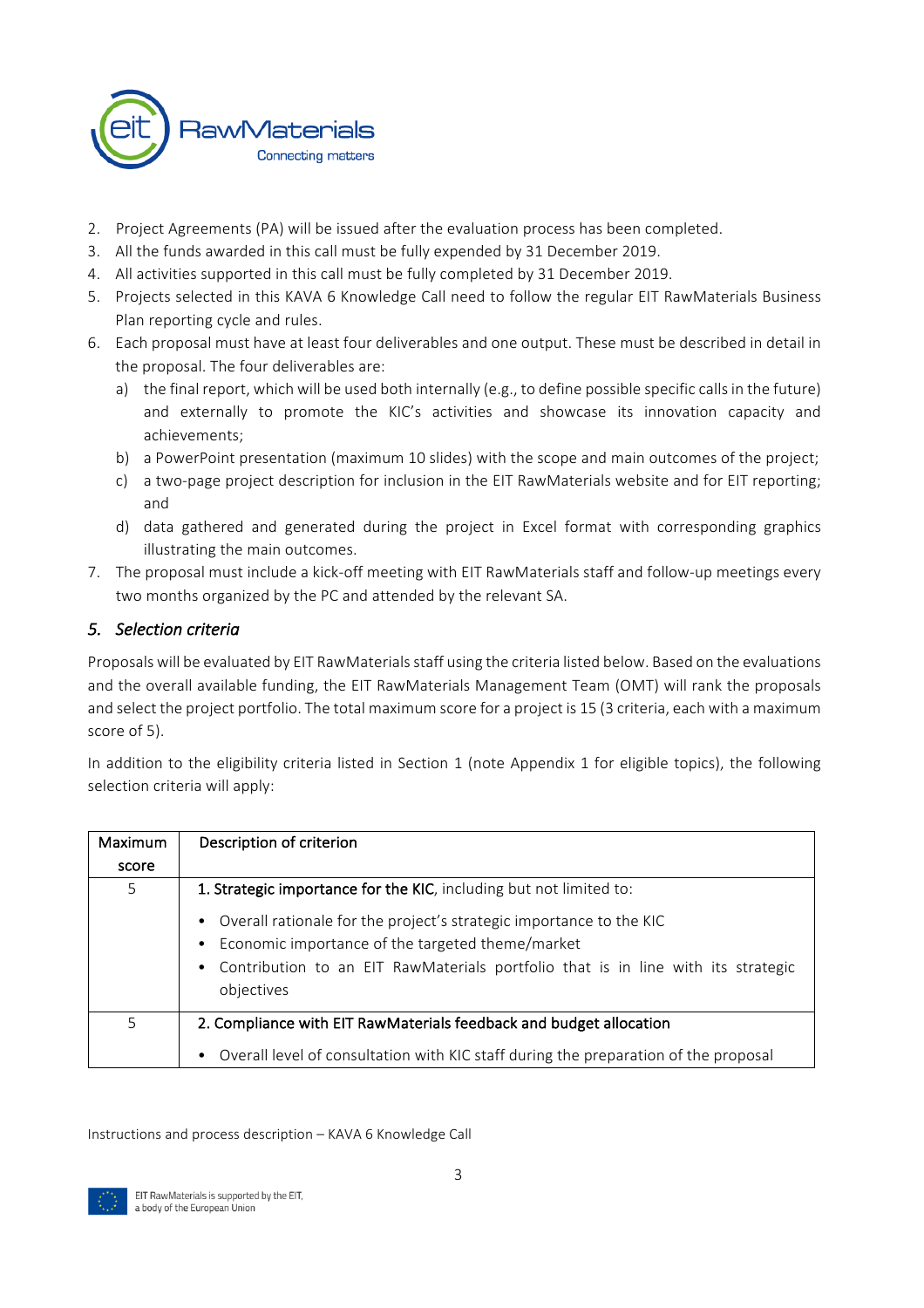

|   | • Overall compliance with feedback given by KIC staff during the preparation of the<br>proposal<br>Details of how the funds are to be used: clear budget plan and timeline with<br>$\bullet$<br>justification<br>• Clear and detailed definition and description of outputs and deliverables                                                                                                                                                                                                                                                    |
|---|-------------------------------------------------------------------------------------------------------------------------------------------------------------------------------------------------------------------------------------------------------------------------------------------------------------------------------------------------------------------------------------------------------------------------------------------------------------------------------------------------------------------------------------------------|
| 5 | 3. Quality and impact                                                                                                                                                                                                                                                                                                                                                                                                                                                                                                                           |
|   | Definition of aims, objectives and deliverables and their relevance to EIT<br>$\bullet$<br><b>RawMaterials</b><br>• Clear and detailed description of the project structure including WPs and<br>Management strategy<br>Demonstration of the project's added value: realistic assessment of the expected<br>٠<br>contribution that the project will make to the impact of the KIC in relation to the<br>requested budget<br>Contribution to the KIC's KPIs (if any; this is not mandatory)<br>Contribution to the KIC's Lighthouses (mandatory) |

Evaluation scale: In relation to each of the criteria above, the score ranges from 0 to 5 according to the following scale:

| $\Omega$ | Non-existent: no relevant information provided in the application file or cannot be judged        |
|----------|---------------------------------------------------------------------------------------------------|
|          | because out of range/scope                                                                        |
|          | Very poor: The criterion is addressed in a very incomplete and unsatisfactory manner              |
| 2        | <b>Poor:</b> There are serious inherent weaknesses in relation to the criterion in question       |
| 3        | Fair: The criterion is somewhat addressed, but there are significant weaknesses                   |
| 4        | Good: The proposal addresses the criterion well, although some improvements are possible          |
| 5        | Excellent: The proposal successfully addresses all relevant aspects of the criterion in question. |
|          | Any shortcomings are minor only.                                                                  |

Coordinators of projects are selected for funding will be informed by the Innovation Director after approval by the OMT. Project Coordinators will be responsible for making all changes and updates in BlueBook. Feedback on the proposals will be verbal only and will be given by the Innovation Director.

### *6. Confidentiality*

Access to the project proposals will be given to EIT RawMaterials Innovation Hubs and Management Team for evaluation, management and reporting reasons. If a project is granted, a summary of the project proposal (deliverable c) – see Section 4) will be communicated to the EIT as part of the proposed Amended Business Plan 2019, where it will be included in EIT's evaluation of the Business Plan. The title, scope and overall